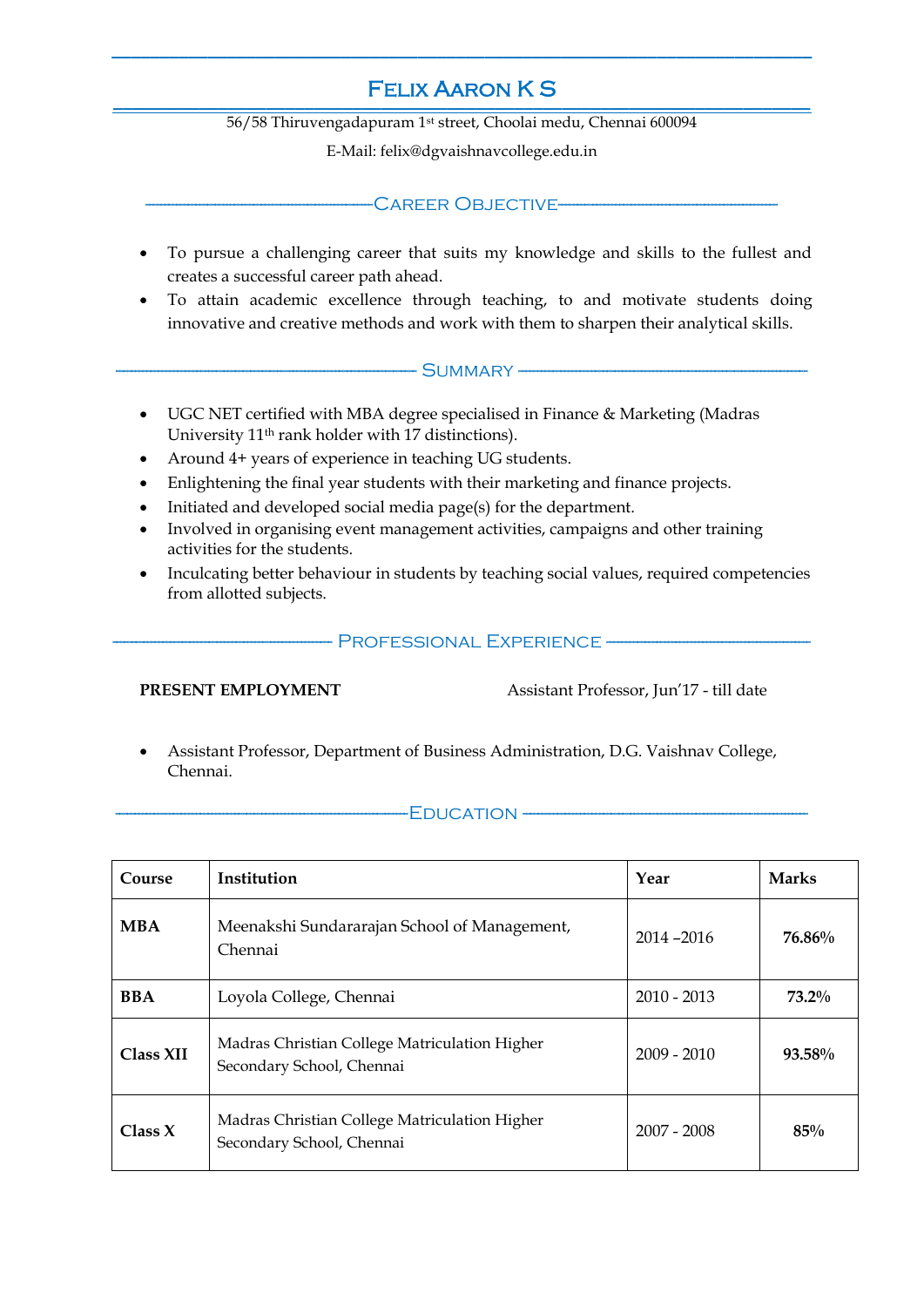### PUBLICATIONS – INTERNATIONAL CONFERENCE -

| S.No           | <b>Paper Titled</b>                                                                                                                                                        | <b>Conference Theme</b>                                                                         | <b>Venue</b>                        | Date       |
|----------------|----------------------------------------------------------------------------------------------------------------------------------------------------------------------------|-------------------------------------------------------------------------------------------------|-------------------------------------|------------|
| 1              | The Role of Business in the<br>Post Pandemic Era                                                                                                                           | Economic Challenges and<br><b>Business Opportunities -</b><br>Covid 19 ERA                      | BIHER,<br>Chennai                   | Feb 2022   |
| $\overline{2}$ | Trustworthiness of<br><b>Ecommerce Portals For</b><br>Business (B2B) During<br>Pandemic Period With<br>Special Reference to<br>Justdial, Indiamart,<br>Urbanclap, Chennai. | Stand, Start, Strive & Stabilize<br>- Changing Business Scenario<br>In The Backdrop Of Covid 19 | Loyola<br>College,<br>Chennai       | April 2021 |
| 3              | Be an employer than being<br>an employee                                                                                                                                   | India and global economy-<br>issues and challenges.                                             | D.G.Vaishnav<br>College,<br>Chennai | March 2018 |

# - PROGRAMME ORGANISED / RESOURCE PERSON -----

- Faculty co-ordinator for Markutsav 21, a co-curricular Marketing Management Meet.
- Faculty co-ordinator for Markutsav 20 hosted live in You Tube, a co-curricular Marketing Management Meet.
- Faculty co-ordinator for CALL FOR PAPERS in Online ISSN Journal -Re-Defining Economics and Business in the context of 3Cs (Contemporary Challenges, Ceaseless Competition and Changing Consumerism) - Challenges and Opportunities on the Global Confront 2020 organised by Department of Business Administration, D.G. Vaishnav College.
- Technical co-ordinator for Dhrona The Art of Teaching & Learning for Nxt Gen, Online Faculty Development Programme organized by Department of Business Administration, D.G. Vaishnav College.

#### -ACADEMIC ACHIEVEMENTS-

- **UGC NET** Certified in Management.
- **University 11th Rank holder**  MBA, University of Madras
- Served as **MEDIA & PRO Secretary** in LSU during the academic year 2012-2013.
- Bagged with **Best Team** of Loyola outreach program during the academic year 2011-2012
- School Topper in the subject Economics in standard  $12<sup>th</sup>$ . STD
- General Proficiency Award in standard 11<sup>th</sup> STD.

#### -RESEARCH PROJECTS -

- Conducted "A study on the level of trustworthiness among the registered clients of Alibaba.com (2016)" for **Redington India Limited, Chennai.**
- Directed "A study on downfall of business with respect to customer perception on cars & tours (2015)" for Annie travels**, Chennai**.